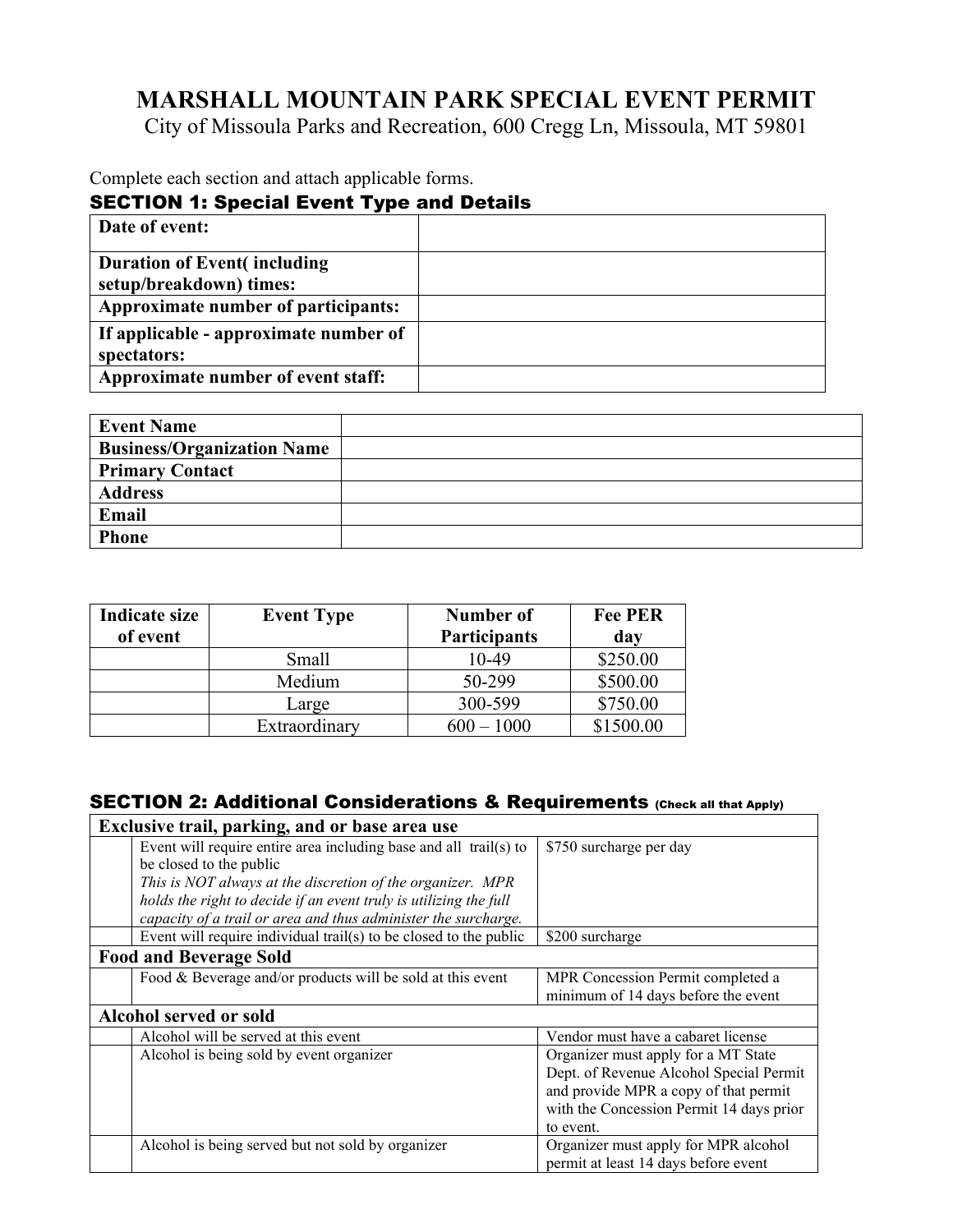| Waste                                                                                                                                                                                                                                              |                                                                                                                                                                                              |
|----------------------------------------------------------------------------------------------------------------------------------------------------------------------------------------------------------------------------------------------------|----------------------------------------------------------------------------------------------------------------------------------------------------------------------------------------------|
| Event generates refuse                                                                                                                                                                                                                             | Include in attached document<br>Trash disposal and container plan<br>Trash removal plan<br>Recycling plan                                                                                    |
| <b>Restrooms</b>                                                                                                                                                                                                                                   |                                                                                                                                                                                              |
| Event lasts longer than 4 hours<br>*if applying for multiple events for a race "series" and they<br>are in a weekly format that equates to more than 4 hours total<br>permitted MAY be required to provide at oversight of permit<br>administrator | Include in attached document your plan<br>for restrooms<br>How many, where, when placed<br>and picked up                                                                                     |
| Parking                                                                                                                                                                                                                                            |                                                                                                                                                                                              |
| Event has 50-299 participants                                                                                                                                                                                                                      | Include parking plan and how you will<br>ensure that general public still has access<br>to parking                                                                                           |
| Event has $300 - 1000$ participants                                                                                                                                                                                                                | Include your parking plan AND your plan<br>on promoting alternative transportation<br>and/or shuttling to the event and manage<br>parking to ensure the general public still<br>has parking. |

### **This event will require snow removal services including the following:**

\*If a snow event is to the magnitude that all snow removal services through the city are unable to plow due to extensive plowing needed on city routes and roads. Permittee may hire a contractor to remove snow that is insured and licensed. This external snow removal must be coordinated and approved with permit administrator.

| Check if<br>needed | <b>SERVICE</b>                   | <b>COST</b>                                                             |
|--------------------|----------------------------------|-------------------------------------------------------------------------|
|                    | Sand base area trails & walkways | Cost Recovery based on time and materials                               |
|                    | Plow parking lot &/or walkways   | \$66.50-\$92.00/hr. 0 vertime dependent plus<br>\$25/hr. equipment cost |

# Section 3: Permit Agreement Terms and Conditions:

Organization/Organization Representative referred to as PERMIT HOLDER in Terms & Conditions.

- 1. The Missoula Parks and Recreation will not issue an assurance of a Special Use Permit without required documentation. The PERMIT HOLDER is responsible and required to obtain all licenses and permits required by Federal, State, and County or Municipal government. Licenses and permits could include; a copy of your city business license, non-profit ID, and if applicable, your Workman's Compensation I.D.
- 2. The PERMIT HOLDER hereby indemnifies and holds the City of Missoula harmless of and free from any and all loss, damage or injury to any person or persons, whomsoever, or property, arising from any cause or for any reason whatsoever in or about the described facilities; and the PERMIT HOLDER further agrees to waive all claims against the City on account of any loss, damage or injury from whatever cause which may occur to it and its property in the use and occupancy of said described premises, the giving of this waiver being one of the considerations upon which this Special Use Permit is granted.
- 3 The PERMIT HOLDER agrees to furnish the City of Missoula a CERTIFICATE OF LIABILITY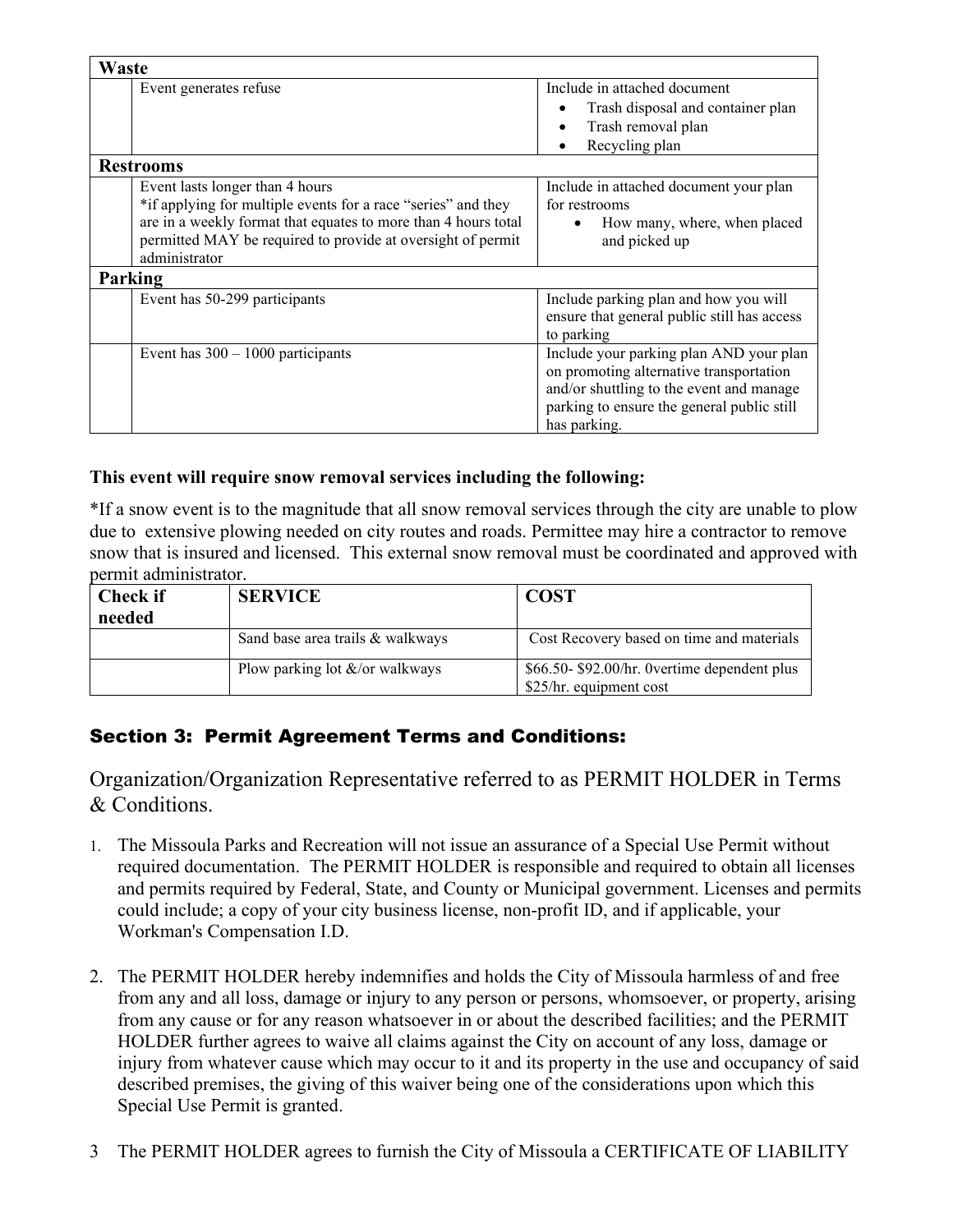INSURANCE for their entity providing liability insurance coverage for their event that also identifies the CITY OF MISSOULA as an ADDITIONAL INSURED on the CERTIFICATE OF LIABILITYINSURANCE. The CERTIFICATE OF LIABILITY INSURANCE coverage limits shall provide liability insurance coverage in accordance to Montana State Statute, Section 2-9-108 MCA of \$750,000 for each claim and \$1.5 million for each occurrence. The CERTIFICATE OF INSURANCE shall also provide that the insurance coverage shall not be amended, altered, canceled, or reduced without providing at least ten (10) days advance written notice to both the insured as well as to the City of Missoula. The CERTIFICATE OF LIABILITY INSURANCE shall be filed by the PERMIT HOLDER/PERMITTEE along with their application for a permit."

- 3. All Special Use Permits issued for Marshal Mountain are additionally required to also furnish Izzy Dog, LLC, and Five Valleys Land Trust with a CERTIFICATE OF LIABILITY INSURANCE that identifies IZZY DOG, LLC and FIVE VALLEYS LAND TRUST as ADDITIONAL INSURED on the CERTIFICATE OF LIABILITY INSURANCE. The CERTIFICATE OF INSURANCE coverage limits shall provide liability insurance coverage in the minimum amounts of \$750,000 for each claim and \$1.5 million for each occurrence per Montana State Statute, Section 2-9-108 MCA. The CERTIFICATE OF LIABILITY INSURANCE shall also provide that the insurance coverage shall not be amended, altered, canceled, or reduced without providing at least ten (10) days advance written notice to both the insured as well as to the City of Missoula. The CERTIFICATE OF LIABILITY INSURANCE shall be filed by the PERMIT HOLDER along with their application for a permit."
- 4. The PERMIT HOLDER shall not assign or transfer this Special Use Permit or sublet any portion thereof without the written consent of the City of Missoula.
- 6. The PERMIT HOLDER, either as an individual or on behalf of a group or organization, hereby agrees that this permit shall not be used in any manner that would discriminate against any person or persons on the basis of race, ancestry, color, physical or mental disability, religion, national origin, sex, age, marital or familial status, creed, ex-offender status, physical condition, political belief, public assistance status or sexual orientation, gender identity or expression.
- 7. Any Alcohol being served or sold to the public needs to be provided through a business with a Cabaret License, or organization needs to obtain a Special Revenue Permit from the State of Montana.
- 8. An Individual or organization who allows alcohol to be consumed by participants may be held responsible for death, personal injuries, medical bills and any damages that may occur as a result of allowing alcohol consumption at their event.
- 9. It is the sole responsibility of the Permit holder to be in compliance with any State or Local Health regulation with respect to food and drink, in addition to state or county licensing requirements.
- 10. The PERMIT HOLDER **is** responsible for picking up all garbage generated from the event and when specified on your permit to remove excess from site. Events at Marshall Mountain are required to comply with City ZERO-by Fifty policy to recycle aluminum and plastic bottles. Plan must be submitted as part of the Permit packet.
- 11. The PERMIT HOLDER will be responsible for any and all damages that occur to Parks and Recreation facilities due to USER'S negligence or willful action.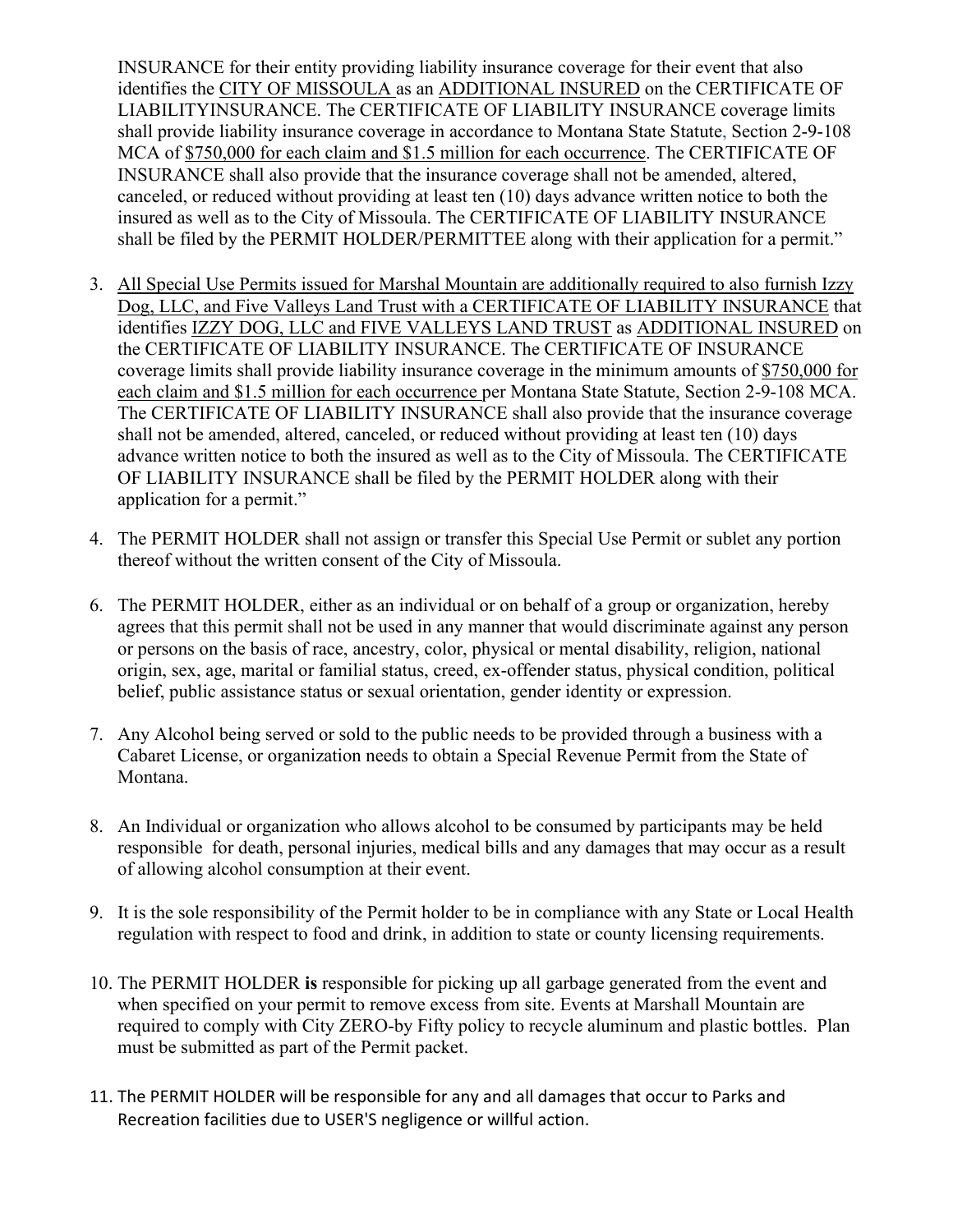12. The Missoula Parks and Rec. Dept. shall have the right to terminate Special Use Permits if it is determined the PERMIT HOLDER is not acting in the best interest of the general public, the City of Missoula, or they are in non-compliance with permit policy/terms and conditions.

### *13. Deposit Checks not pick up by two weeks after the event will be destroyed*

- 14. The Parks and Recreation Department reserves the right to allow more than one Special Use Permit at a facility, or on conservation lands.
- 15. PERMIT HOLDER agrees that the City of Missoula and/or its designated representatives may enter upon the used facilities or area as described herein at all reasonable times to make inspection in conformity with this Special Use Permit Agreement.
- 16. Permit being issued for an event/work/or educational purposes on conservation lands will be given separate terms and conditions as related to the specific area to be used. USER agrees to abide by all rules and regulations of these attached terms specific to use of conservation lands

#### **By signing I am acknowledging and accept the terms and conditions of this permit**

 $\mathcal{L}_\mathcal{L} = \{ \mathcal{L}_\mathcal{L} = \{ \mathcal{L}_\mathcal{L} = \{ \mathcal{L}_\mathcal{L} = \{ \mathcal{L}_\mathcal{L} = \{ \mathcal{L}_\mathcal{L} = \{ \mathcal{L}_\mathcal{L} = \{ \mathcal{L}_\mathcal{L} = \{ \mathcal{L}_\mathcal{L} = \{ \mathcal{L}_\mathcal{L} = \{ \mathcal{L}_\mathcal{L} = \{ \mathcal{L}_\mathcal{L} = \{ \mathcal{L}_\mathcal{L} = \{ \mathcal{L}_\mathcal{L} = \{ \mathcal{L}_\mathcal{$ 

(Signature of Organization Representation) Date

# **Additional requirements for all Special Event Permits**

**Portable Toilets – if event is longer than 2 hours and includes more than 25 people - the appropriate** number of portable toilets must be provided and/or have an approved plan for providing restrooms<sup>\*</sup>. All toilets must be placed only in approved pre-designated locations. \*if applying for multiple events for a race "series" and they are in a weekly format Permit Administrator may require Permittee to provide for an additional dump on site port a john as part of their permit..

**Trash and Waste –** ALL waste generated by the event/use must be packed out and disposed of. Use of park garbage cans is not acceptable as disposal site. Specific plans for recycling must be included as part of the permit.

**Trail Condition Check –** prior to event all trails and locations must be checked for conditions to insure they are appropriate for use and the event/use will not severely impact the condition of the trail/location. A plan for alternative routes in case of inclement weather must be included as part of the permit.

**Parking –** The event parking area will be available and a parking plan must be submitted for all MEDIUM and LARGE special events (>50 participants). . Parking plan must designate a priority parking area for physically handicapped attendees and a 20ft fire lane present per county policy in all parking areas to give access to all points on the property for emergency vehicles. A plan for providing shuttles from off-site to the base area must be provided for LARGE and Extraordinary special events.

**Vendors and Suppliers -** Any contracted vendor selling food or products is included as part of the event must submit a Parks and Recreation Concession Permit. It is the duty of the PERMIT HOLDER to obtain and turn in all of these items.

**Alcohol** – if alcohol will be present at the event/use a Parks and Recreation Alcohol Permit must be completed along with a Special Revenue Permit from the State of Montana. All alcohol must be served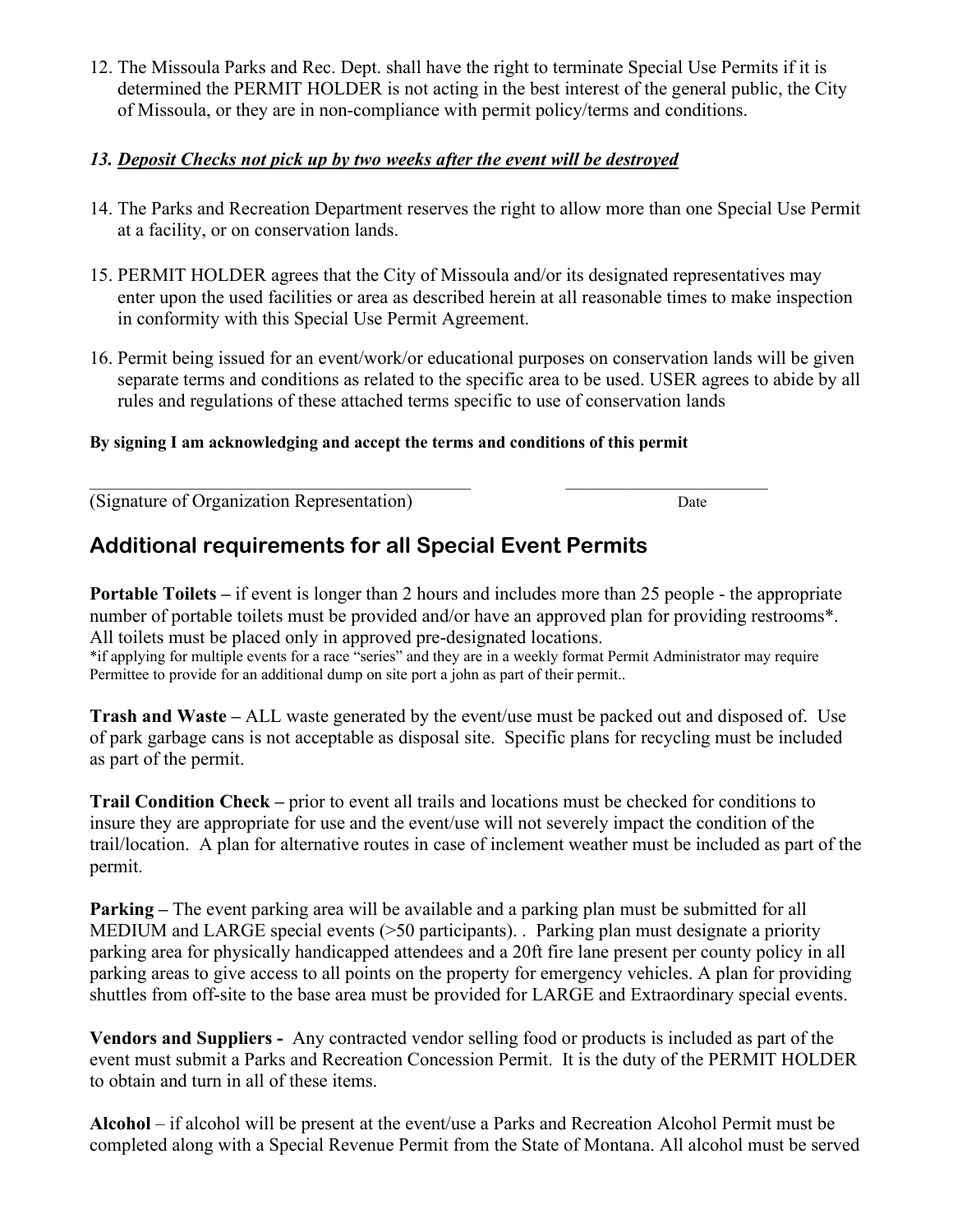by caterer with a cabaret license.

**Option for tax-free donation** – all events (not outfitter or athletic team permits) charging a fee to participate must provide an option for participants to make a tax-free donation for the long term management and public acquisition of Marshall Mountain Park.

**Motorized Vehicles –** permittees, but not participants and public, may drive inside the green gate at the far end of the parking lot to set up if they stay on double track gravel roads. Usage of this area must be clearly requested in the permit application. Locking the gate to this area after the event is the sole responsibility of the permittee. If permittee fails to lock this gate they assume liability for any damage to the site and/or may become ineligible for future permits at Marshall Mountain Park.

**Tent/Canopy Securing –** must be done with weights (not stakes) to prevent hitting irrigation and power. You must include a map of where you will be setting up tents and canopies.

**Fires and BBQ –** fires must be kept in the designated fire pit. All BBQ must be kept within appropriate and approved BBQ grills. Both fires and BBQs may **only** occur during appropriate burning windows as dictated by Missoula County Fire Protection Agency [https://mcfpa.org/fire\\_danger.htm](https://mcfpa.org/fire_danger.htm)

**Accident Policy -** In the event of an accident or injury, the permit holder is required to fill out an Accident Report Form and submit it to the City of Missoula Parks and Recreation Department as soon as possible, Accident Report Form can be found online at [www.missoulaparks.org.](http://www.missoulaparks.org/)

**REFUND Policy** - Qualifications to receive a refund of both event fee and deposit fee - Notification for Cancellation must be received at least 21 days prior to the reserved date.

**DAMAGE Policy -**Should events during inclement weather result in damage to infrastructure, base area, or trails- repair cost will be deducted from security deposits based on inspection by MPR representative. Should damage exceed deposit, the named renter who reserved facility will be invoiced for the difference.

- $\triangleright$  Misuse (other than intended) resulting in damage, or a pattern of misuse, will result in the permitted loss of use, and will affect its ability to reserve in the future.
- Damage to facilities will negatively impact an permitted "Good Standing" status, and may result in loss of ability to reserve Marshall Mountain in the future

# **What uses are excluded from Marshall Mountain Park?**

**Bounce Houses** - It has been determined by the Montana Municipal Interlocal Authority (MMIA) that there is considerable risk associated with inflatable structures including bounce houses**. Therefore,** 

#### **Bounce Houses and inflatable play structures will not be permitted at MMP**

**Dogs** – no dogs will be permitted on property at this time.

**Overnight Camping/Parking** – no overnight camping or parking will be permitted at this time. \*special considerations for historic camping uses and multi day events that require overnight surveillance to maintain oversight of equipment will be considered.

**Weddings –** no weddings will be permitted at Marshall Mountain Park at this time